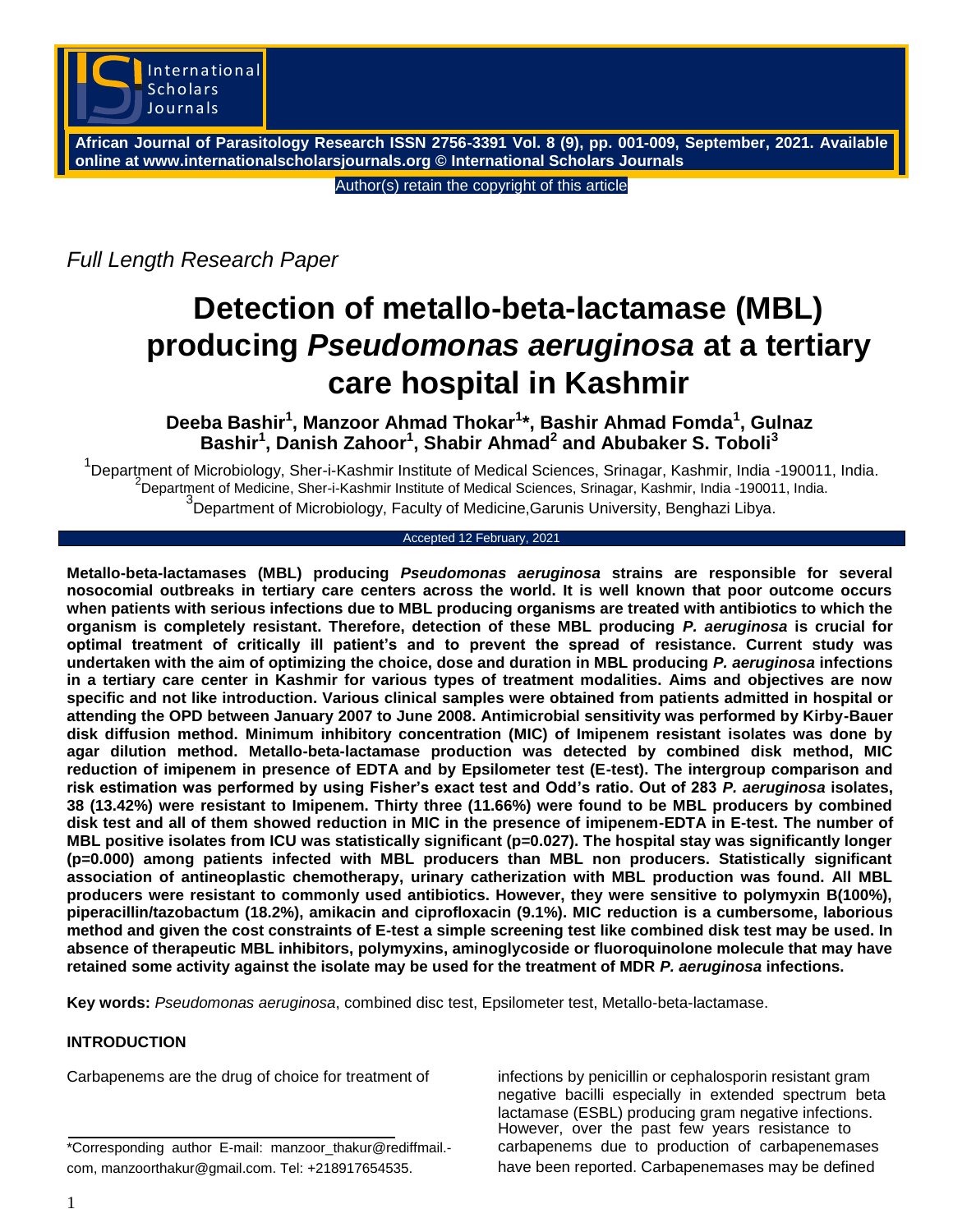as beta-latamases that significantly hydrolyze at least imipenem or meropenem. Carbapenemases involved in acquired resistance are of Ambler molecular classes A, B and D. Class B or the metallo-enzymes (MBL) are the most significant carbapenemases (Nordmann and Poirel, 2002; Walsh et al., 2005). Over the last decade MBL producing isolates have emerged particularly in *Pseudomonas aeruginosa*. These isolates have been responsible for serious infections such as septicemia and pneumonia and have been associated with failure of therapy with carbapenems. In recent years MBL genes have spread from *P. aeruginosa* to *Enterobacteriaceae,* and a clinical scenario appears to be developing that could simulate the global spread of extended-spectrumbeta- lactamases (Pitout et al., 2007). It is well known that poor outcome occurs when patients with serious infections due to MBL producing organisms are treated with antibiotics to which the organism is completely resistant (Marra et al., 2006). Therefore, detection of MBL producing gram negative bacilli especially *P. aeruginosa* is crucial for optimal treatment of patients particularly critically ill and hospitalized patients and to control the spread of resistance. The present study was planned to find out the prevalence of MBL producing *P. aeruginosa*, to study the risk factors associated with MBL producing *P. aeruginosa* infections, to optimize the therapeutic use of antimicrobials for treating metallo-beta-lactamase producing hospital based *P. aeruginosa* infections and to formulate antibiotic policy accordingly.

## **MATERIALS AND METHODS**

## **Study period and clinical samples**

Samples like blood, urine, sputum, wound swabs, catheter tips, pus and other body fluids obtained from patients admitted in hospital or attending the OPD between January 2007 to June 2008 were processed as per the standard microbiological procedures (Koneman et al., 2006). Identification of *P. aeruginosa* was done on the basis of Gram staining, colony morphologies on MacConkey's agar, motility, pigment production, oxidase reaction, growth at 42°C and polymyxin B sensitivity.

#### **Antimicrobial susceptibility testing**

Antimicrobial sensitivity was performed on Mueller Hinton agar plates by Kirby-Bauer disk diffusion method according to CLSI full guidelines (Clinical and Lab Standards Institute (CLSI), 2006). Following antibiotic disks(Hi media, Mumbai, India) were used gentamicin-10 µg, ofloxacin-5 µg, ciprofloxacin-5 µg, cefoperazone-75 µg, amikacin-30 µg, tobramycin-10 µg, ceftazidime-30 µg, carbenicillin-100 µg, ceftriaxone-30 µg, imipenem-10 µg, meropenem-10 µg, polymyxin B-300 units, cefoperazone-75 µg plus sulbactum-30 µg, ceftazidime-30-µg plus clavulanic acid-10µg. *P. aeruginosa* ATCC 27853 was used as control. Isolates were considered to be imipenem resistant when the zone around imipenem was = 13 mm, intermediate 14-15 mm and sensitive =16 mm.

#### **MIC of Imipenem resistant isolates by agar dilution method**

Imipenem powder (Sigma) was serially diluted to obtain concentrations ranging from 512-0.06 µg/ml. One milliliter of appropriate dilution of imipenem and 19 ml of Mueller Hinton agar cooled to 55°C was added to the corresponding labeled Petri dish after mixing thoroughly. The inoculum was prepared from overnight grown cultures of the test strains. The turbidity was matched to 0.5 Mc Farland's standards. Each plate was divided into sixteen quadrants and 2 µl of inoculum was delivered to the surface of agar plate. The plates were incubated for 16 to18 h at 37°C. The highest dilution showing no visible growth was taken as minimum inhibitory concentration (MIC) of imipenem for that particular strain. Imipenem resistant isolates were subjected to following tests for detection of metallo-beta-lactamases (National Committee for Clinical metallo-beta-lactamases (National Committee for Clinical Laboratory Standards (NCCLS), 2000).

#### **Combined-disk method**

#### *Ethylenediaminetetraacetic acid (EDTA)*

0.5 M EDTA (Sigma Chemicals, St. Louis, MO) solution was prepared by dissolving 186.1g of disodium EDTA.2H2O in 1000 ml of distilled water and its pH was adjusted to 8.0 by using NaOH. The mixture was then sterilized by autoclaving. EDTA sol  $(4 \mu l)$  was poured on imipenem and ceftazidime disks to obtain a desired concentration of 750 µg per disk. The EDTA impregnated antibiotic disks were dried immediately in an incubator and stored at -20°C in airtight vials without dessicant until used.

An overnight broth culture of test strain (opacity adjusted to 0.5 Mc Farland opacity standards) was inoculated on a plate of Mueller Hinton agar. One 10 µg imipenem and one 30 µg ceftazidime disks were placed on the agar plate. One each of EDTA impregnated imipenem and ceftazidime disks were also placed on same agar plate. The plate was incubated at 37°C for 16 to 18 h. An increase in the zone size of at least 7 mm around the imipenem-EDTA disk or ceftazidime-EDTA compared to imipenem or ceftazidime disks without EDTA was recorded as an MBL producing strain.

#### **MIC of imipenem plus EDTA combination**

#### *By agar dilution*

1 ml of EDTA sol was added to 1 ml of imipenem solution using similar concentrations as were used for MIC to imipenem alone. Each 2 ml of EDTA and imipenem in graded concentration was added to 18 ml of Muller Hinton agar plates. The inoculum was prepared from overnight grown cultures of the test strains. The turbidity was matched to 0.5 Mc Farland standards. Using a micropipette 2 µl of each inoculum was delivered to the surface of agar plate. The inoculum was allowed to be absorbed into the agar plate before incubating at 37°C for 16 to 18 h. The highest dilution which inhibited the growth of organisms was taken as MIC of imipenem plus EDTA combination and was compared to MIC of imipenem alone. A minimum four fold reduction in MIC with imipenem-EDTA combination was interpreted as being suggestive of MBL production.

#### *E-test*

E-test metallo-beta-lactamase strips (Ab Biodisk Solna, Sweden) consist of a double sided seven dilution range of imipenem IP (4 to 256 µg/ml) and IP (1 to 64 µg/ml) overlaid with a constant gradient of EDTA. Individual colonies were picked from overnight agar plates and suspended in 0.85% saline to a turbidity of 0.5% Mc Farland's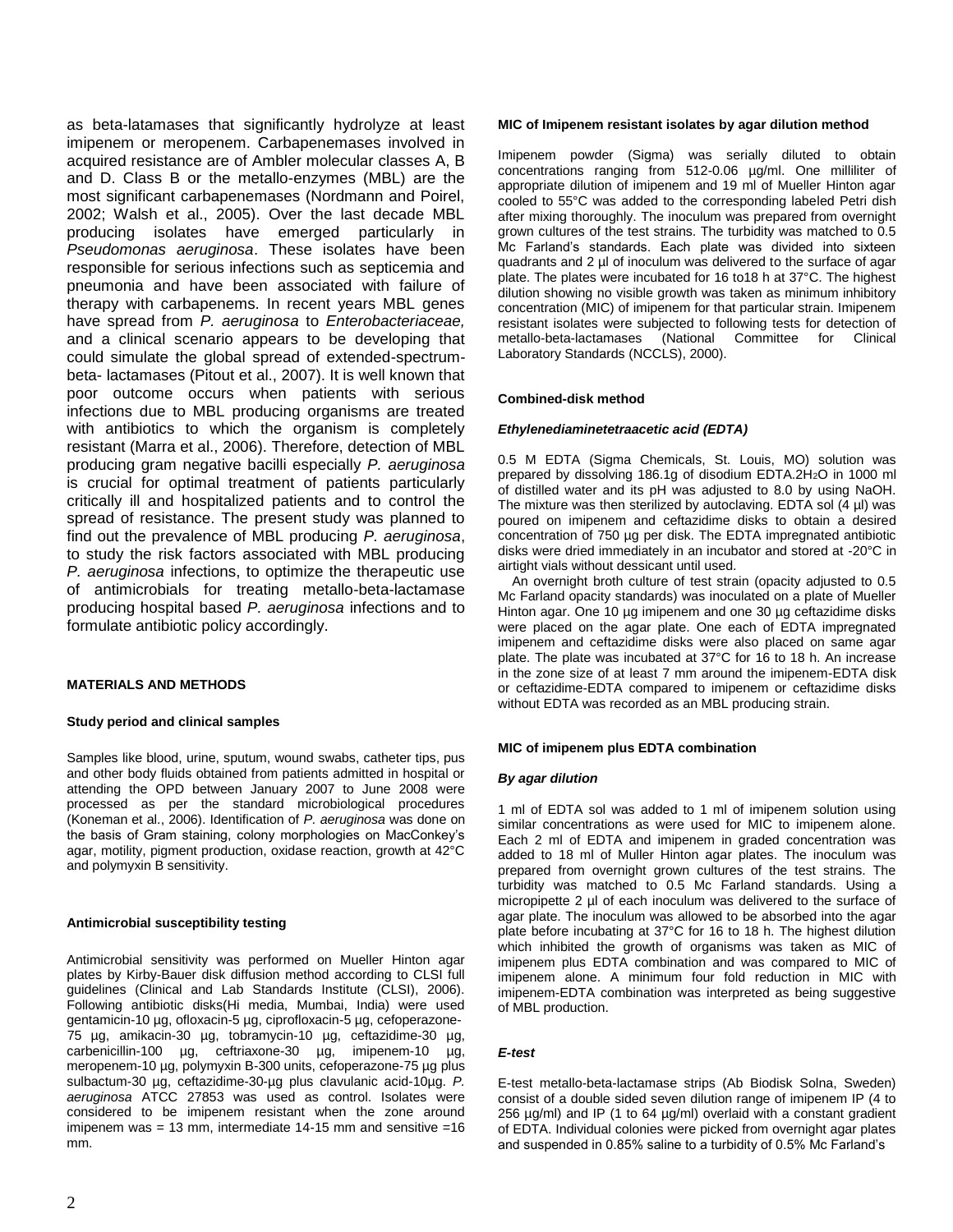standard. A sterile cotton swab was dipped into the inoculum suspension. The excess moisture was allowed to be absorbed for about 15 min before the E-test MBL strip was applied.(Rephrased.) Plates were incubated for 16 to 18 h at 37°C. The MIC end points were read where the inhibition ellipses intersected the strip. A reduction of imipenem MIC=3 two folds in the presence of EDTA was interpreted as being suggestive of MBL production.

Detailed information of the patients and isolates was recorded in a separate proforma. The medical record of the patients was reviewed and age, sex, days of hospitalization, underlying illness, presence of malignant disease, antineoplastic chemotherapy, any surgical procedure, source from which isolate was recovered, urinary catherization, previous antibiotic use was recorded.

## **Statistical analysis**

The data was expressed as mean ±SD and the percentage. The intergroup comparison and risk estimation was performed by using Fisher's exact test and Odd's ratio. Various statistical packages of SPSS, Minitab and Java stat calculators were used for analysis.

## **RESULTS**

A total of 283 *P. aeruginosa* strains were isolated from patients admitted or attending OPD during the study period. Out of them 155 (54.8%) were male and 128 (45.2%) were female with a male: female ratio of 1.2: 1. The number of *P. aeruginosa* strains isolated from patients were 132 (46.6%) followed by 37 (13.1%), 37 (13.1%), 34 (12.0%), 19 (6.7%), 16 (5.7%) and 8 (2.8%) in the age group =60 years, 50-59 years, 40-49 years, 0- 9 years, 30-39 years, 20-29 years and 10-19 years respectively. Highest number of strains were isolated from plastic surgery 124 (43.8%) followed by ICU 35 (12.4%), neurosurgery 14 (4.9%), POW 13 (4.6%), neonatology 11 (3.9%), nephrology 11 (3.9%), CVTS 10 ( 3.5%), oncology 7 (2.5%), endocrinology 7 (2.5%), haematology 6 (2.1%), neurology 6 (2.1%), general medicine 5 (1.8%), gastroenterology 5 (1.8%), paediatric surgery 5 (1.8%), general surgery 4 (1.4%), accident and emergency 3 (1.0%), observation 2 (0.7%) and surgical gastroenterology 2 (0.7%). Thirteen (4.6%) isolates were from OPD patients. Maximum number of *P. aeruginosa* strains were isolated from wound swab 131 (46.3%) followed by blood 59 (20.8%), urine 35 (12.4%), CSF 18 (6.4%), pus 17(6.0%), sputum 10 (3.5%), bile 6 (2.1%), endotracheal tip 5 (1.8%) and ear discharge 2 (0.7%).

Out of 283 *P. aeruginosa* isolates, 38 (13.42%) were resistant to imipenem by disk-diffusion method. Thirty three (11.66%) were found to be MBL producers by combined disk test (Figure 1). Five imipenem resistant isolates were negative for MBL by combined disk test. Out of 33 isolates which were positive in the combineddisk test (CDT), 25 (75.75%) showed zone of enhancement around both imipenem plus EDTA and ceftazidime plus EDTA (Figure 2), 5 (15.15%) isolates showed zone enhancement only around imipenem plus EDTA and 3 (9.1%) only around ceftazidime plus EDTA. The ATCC *P. aeruginosa* 27853 did not exhibit any zone

size enhancement with EDTA-impregnated imipenem or ceftazidime disks (Figure 3). All the 33 isolates which were positive in the CDT showed reduction in MIC of more than four- fold in the presence of imipenem -EDTA combination by agar dilution method (Table 1). E- test was performed on 20 representative strains and all isolates showed a reduction in MIC of imipenem = 3 twofold dilutions in the presence of EDTA (Table1 and Figure 4).

The mean age of the patients from whom MBL producers were isolated, was 50.66 years (range 1 week-81 years). Highest number of cases were above 60 years of age 17 (51.5%) followed by age group 50-59 years 4 (12.1%), 0 to 9 years 4 (12.1%), 40- 49 years 3 (9.1%), 20-29 years 2 (6.1%), 30-39 years 2 (6.1%) and 10-19 years 1 (3.0%). No statistically significant (p>0.05) association of a particular age group with MBL production was seen. Out of 33 patients from whom MBL producers were isolated 17 (51.5%) were male and 16 (48.5%) were females which was not statistically significant (p>0.05) when compared to gender -distribution of patients from whom MBL negative strains were isolated.

Of the 33 MBL positive isolates, 8 (24.2%) were from ICU, 7 (21.2%) from plastic surgery, 3 (9.1%) from neurosurgery, 2 (6.1%) from neonatology, 2 (6.1%) from nephrology, 2 (6.1%) from oncology, 2 (6.1%) from haematology, 2 (6.1%) from endocrinology, 1 (3.0%) from post- operative ward, 1 (3%) from general medicine, 1 (3%) from general surgery, 1 (3%) from CVTS and 1 (3%) from neurology. The number of MBL positive isolates from ICU was statistically significant (p=0.027) compared to MBL negative isolates.

The predominant source of MBL positive strains was urinary tract 9 (27.3%) followed by wound swab 8 (24.2%), blood 6 (18.2%), sputum 4 (12.1%), CSF 3 (9.1%), pus 2 (6.1%), endotracheal tip 1 (3%). Isolation of MBL positive isolates from urinary tract (p=0.006) and respiratory tract (p=0.004) was statistically significant.

Of the MBL positive, 8 (24.2%) were isolated from patients with malignancy, 5 (15.2%) from patients with diabetes, 5 (15.2%) from patients with sepsis, 4 (12.1%) from patients with cardiovascular disease, 4 (12.1%) from patients with CNS infections, 4 (12.1%) from patients with trauma and 3 (9.1%) from patients with burns.

The interval between admission to hospital and isolation of pathogen was longer among patients infected with MBL producers (mean 28.8 days,  $SD<sub>±</sub>$  12.3 range 6-46 days) than patients infected with MBL non producers (mean 20.2 days, SD  $\pm$ 10.1, range 0-39 days) and the difference was statistically significant (p=0.000).

Fourteen (42.4%) MBL positive strains were isolated from patients who had H/O surgery however this was not statistically significant (p=0.852). Eight (24.2%) patients infected with MBL producers had malignancy however no statistically significant association (p=0.292) of malignancy with MBL production was seen. Five (15.2%) MBL positive strains were isolated from patients who had received antineoplastic chemotherapy which was statistically significant (p=0.039) when compared with non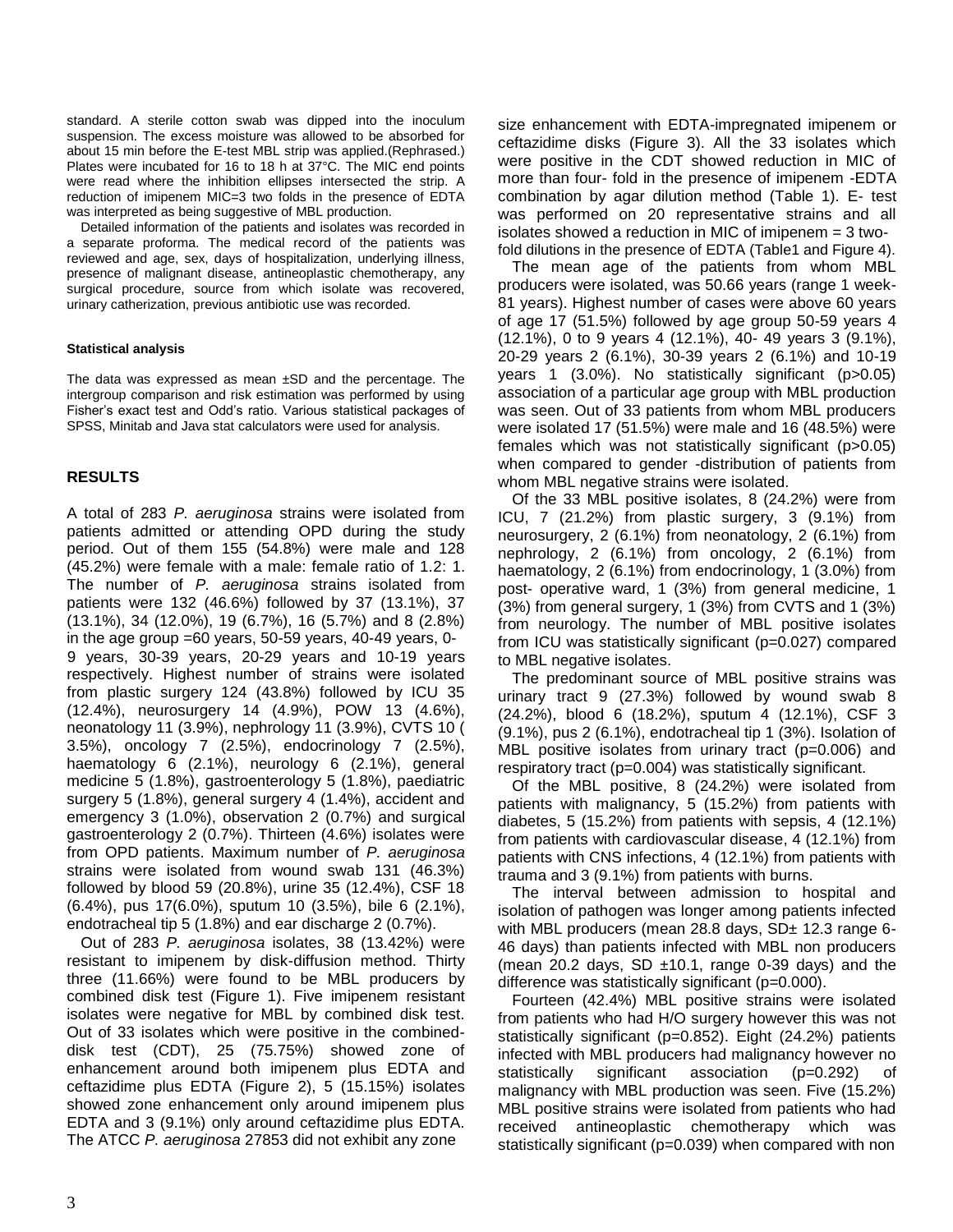

**Figure 1.** Shows number of imipenem resistant and metallobetalactamase +ve*P. aeruginosa* isolates.



**Figure 2.** Shows zone of enhancement around both imipenem plus EDTA and ceftazidime plus EDTA.



**Figure 3.** *P. aeruginosa* ATCC 27853 shows no zone size enhancement with EDTA-impregnated imipenem or ceftazidime disks.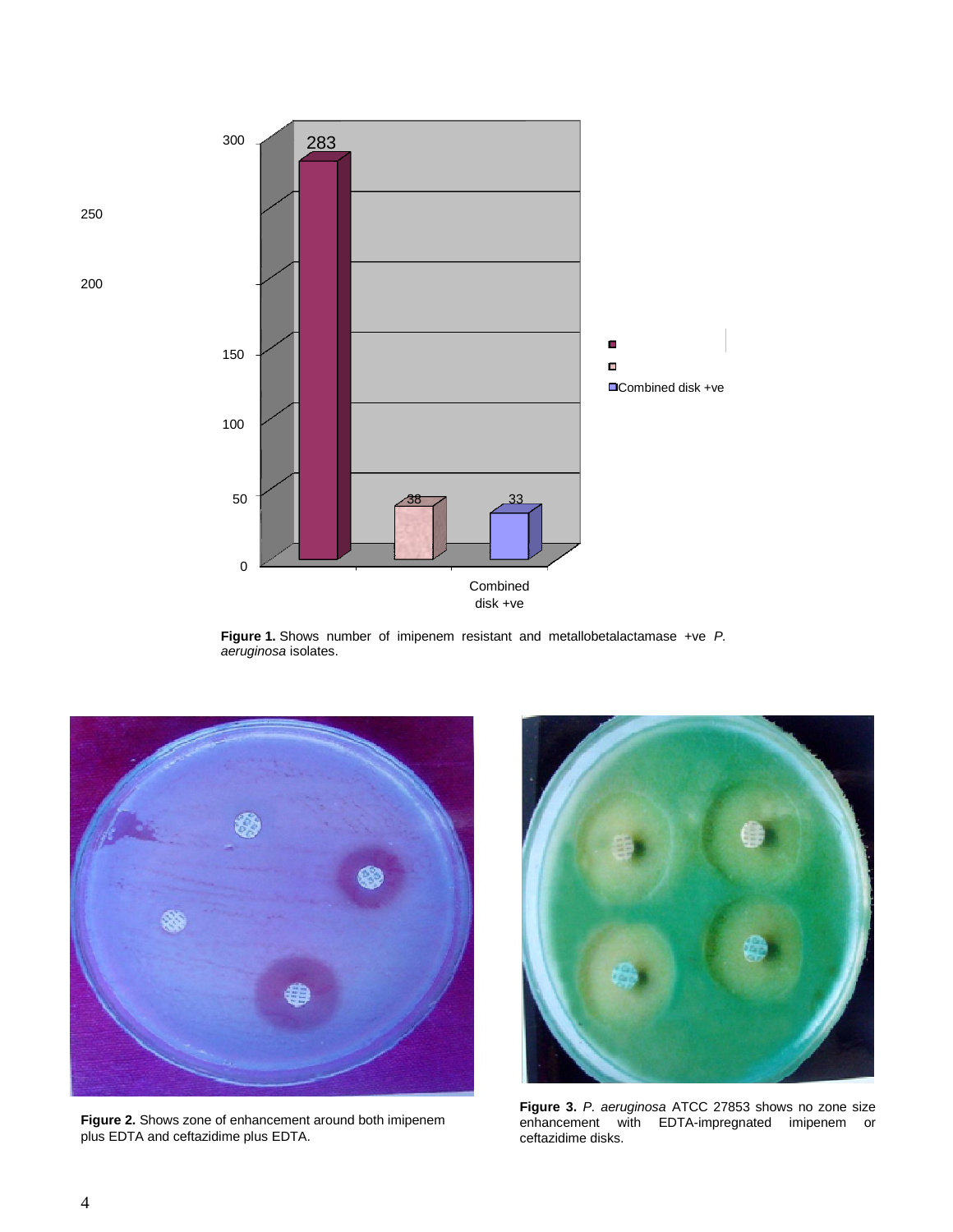| <b>Method</b>             | <b>Agar dilution</b> | E-test                  |                           |                  |
|---------------------------|----------------------|-------------------------|---------------------------|------------------|
| Serial No.                | Imipenem             | Imipenem+ EDTA          | Imipenem+EDTA<br>Imipenem |                  |
| $\mathbf{1}$              | 512                  | $\overline{2}$          | $>256$                    | $\overline{c}$   |
| $\sqrt{2}$                | 64                   | 0.5                     | 64                        | $\mathbf{1}$     |
| $\ensuremath{\mathsf{3}}$ | 512                  | 16                      | >256                      | 16               |
| $\overline{\mathbf{4}}$   | 256                  | 1                       | >256                      | $\mathbf{1}$     |
| 5                         | 128                  | $\mathbf 1$             | 128                       | 1.5              |
| 6                         | 512                  | $\overline{2}$          | $>256$                    | 1.5              |
| 7                         | 64                   | 0.12                    | 48                        | $<1\,$           |
| $\bf 8$                   | 32                   | 0.5                     | 24                        | $<1\,$           |
| $\boldsymbol{9}$          | 64                   | 0.25                    | 96                        | < 1              |
| $10$                      | 512                  | $\mathbf{1}$            | >256                      | < 1              |
| 11                        | 256                  | 1                       | $>256$                    | $\boldsymbol{2}$ |
| 12                        | 32                   | 1                       | 48                        | 1                |
| 13                        | 256                  | 1                       | >256                      | 1                |
| 14                        | 256                  | $\overline{2}$          | >256                      | 1                |
| 15                        | 512                  | $\overline{c}$          | >256                      | 4                |
| $16\,$                    | 256                  | $\overline{2}$          | 256                       | $\overline{2}$   |
| $17\,$                    | 128                  | 0.25                    | 96                        | $1.5\,$          |
| 18                        | 256                  | $\overline{2}$          | >256                      | $\overline{4}$   |
| 19                        | 128                  | $0.5\,$                 | 256                       | < 1              |
| $20\,$                    | 64                   | 0.12                    | 64                        | < 1              |
| 21                        | 32                   | 0.25                    |                           |                  |
| 22                        | 128                  | $\overline{4}$          |                           |                  |
| 23                        | 64                   | $\overline{2}$          |                           |                  |
| 24                        | 256                  | 8                       |                           |                  |
| 25                        | 32                   | 0.12                    |                           |                  |
| 26                        | 512                  | $\bf 8$                 |                           |                  |
| 27                        | 64                   | $\mathbf{1}$            |                           |                  |
| 28                        | 128                  | 16                      |                           |                  |
| 29                        | 256                  | $\overline{\mathbf{4}}$ |                           |                  |
| $30\,$                    | 512                  | $\mathbf{1}$            |                           |                  |
| 31                        | 64                   | 0.12                    |                           |                  |
| 32                        | 64                   | $\overline{\mathbf{4}}$ |                           |                  |
| 33                        | 128                  | $\overline{2}$          |                           |                  |

**Table 1.** MIC (microgram/ml) of imipenem and imipenem+EDTA combination for MBL+ve strains.

producing strains. Twenty six (78.8%) MBL positive cases had H/O urinary catherization. The difference from nonproducers was statistically significant (p=0.010). Thirtyone (93.9%) patients infected with MBL producing

*P. aeruginosa* gave history of ß-lactam consumption in the preceding two weeks. The difference from patients infected with non-producing strains was not statistically significant (p=0.222).

22 (66.7%) MBL positive strains were isolated from patients who had taken extended spectrum beta lactams in the preceding two weeks. The difference from nonproducers was not statistically significant (p=0.833). Four (12.1%) patients with MBL positive strains had taken carbapenems which was not statistically significant (p=0.149) compared to patients with non MBL-producing

strains (Table 2).

MBL producers were 100% resistant to cefoperazone, cefoperazone plus sulbactum, ceftazidime, ceftazidime plus clavulanic acid, ofloxacin, gentamicin, carbenicillin, tobramycin, ceftriaxone, meropenem. Isolates were 100% sensitive to polymyxin B, 18.2% sensitivity was shown to piperacillin/tazobactum and 9.1% to amikacin and ciprofloxacin (Table 3).

## **DISCUSSION**

MBL producing isolates are associated with a higher morbidity and mortality. Moreover given the fact that MBLs will hydrolyze all classes of ß-lactams and that we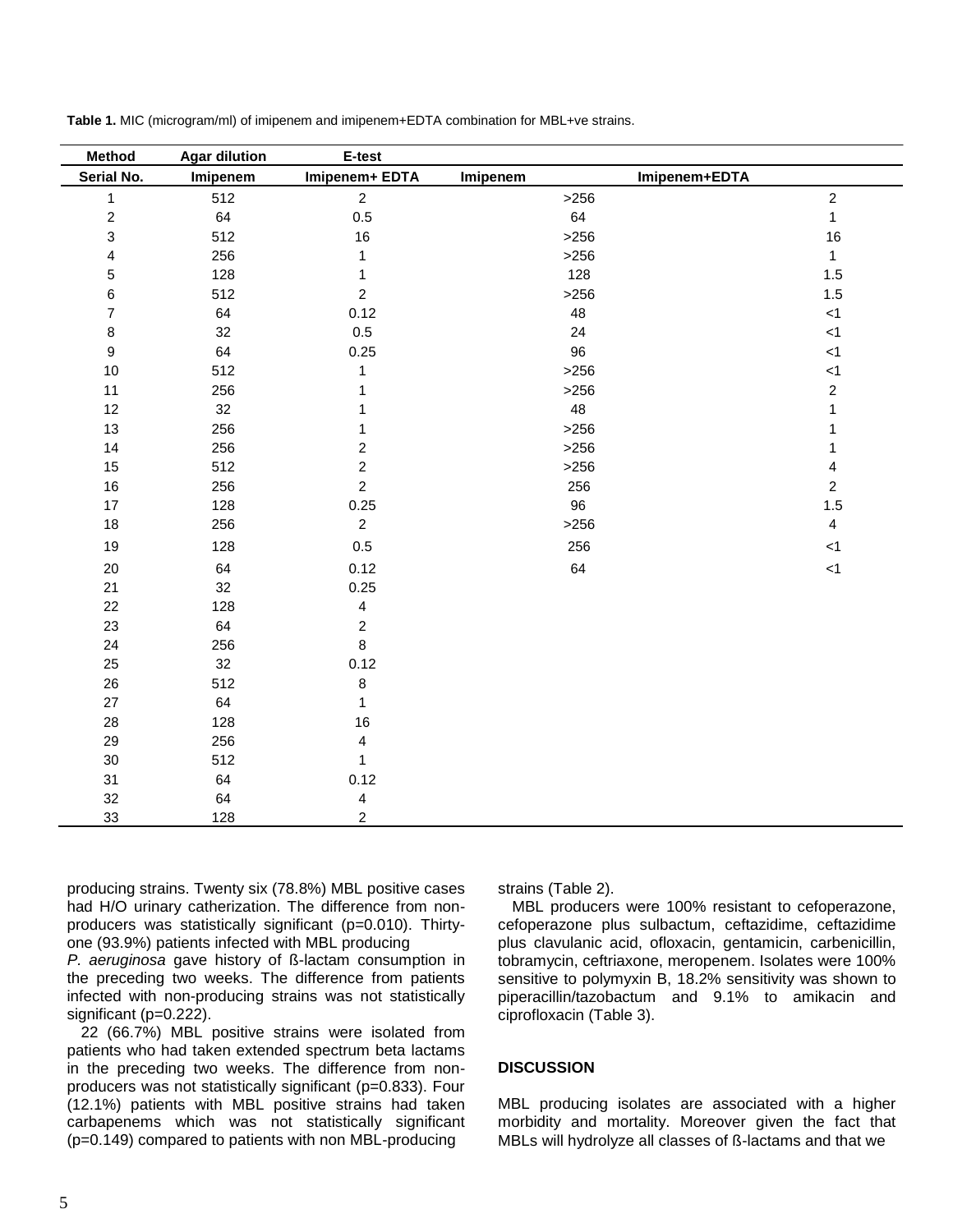

**Figure 4.** E-test demonstrating reduction in MIC of imipenem in the presence of EDTA.

are several years away from the development of a safe therapeutic antibiotic; their continued spread would be a clinical disaster. The occurrence of an MBL positive isolate poses not only a therapeutic problem but is also a serious concern for infection control management. As a result of being difficult to detect, such organisms pose significant risks particularly due to their role in unnoticed spread within institutions and their ability to participate in horizontal MBL gene transfer, with other pathogens in the hospital (Agarwal et al., 2006). The present study was conducted with above perspective in view to know the prevalence of MBL producing *P. aeruginosa*, to find the associated risk factors and possible treatment alternatives.

Different studies have reported the use of methods like imipenem- EDTA combined disk test, double-disk synergy test using imipenem and EDTA,E- test, modified Hodge test (Behera et al., 2008; Lee et al., 2003; Arakawa et al., 2000; Yong et al., 2002; Migliavacca et al., 2002; Yan et al., 2004). In our study we used three different methods for detection of MBL producing *P. aeruginosa*; combined-disk test, reduction in MIC with imipenem plus EDTA combination and E-test. A total of 283 strains were isolated over a study period of one and a half year. Thirty-eight (13.42%) out of 283 were resistant to imipenem and 33 (11.66%) were found to be MBL producers by combined-disk test. Five out of thirty-eight were negative in the combined disk test. Our findings are similar to the results of many studies conducted in

different settings. Hemlatha et al. (2005) from India reported that 16% of *P. aeruginosa* isolates were resistant to imipenem and 14% were positive for MBL production by combined disk test (Hemlatha et al., 2005). Behera et al. (2008) found 14.47% of *P. aeruginosa* resistant to imipenem and 10.53% positive for MBL production by combined-disk test. Behera et al. (2008) reported 7.2% imipenem resistance and 4.4% MBL positivity by combined-disk test among *P. aeruginosa* isolates (Berges et al., 2007).

In our study 25 (75.75%) isolates showed a significant zone enhancement of  $=7$  around both imipenem- EDTA disk and ceftazidime-EDTA disk compared to plain disks. 5 (15.15%) isolates showed significant zone enhancement only around imipenem-EDTA disk and 3 (9.1%) around ceftazidime-EDTA disk only. In the study by Mendiratta et al. (2005) 15 MBL producers could be detected by using DDST with ceftazidime whereas with imipenem 14 isolates could be detected (Mendiratta et al., 2005). Similarly Hemlatha et al. (2005) found that EDTA-ceftazidime could pick up additional isolates of MBL producers as six MBL producers were detected with ceftazidime-EDTA and five with imipenem-EDTA (Hemlatha et al., 2005). In our study more isolates were found to be positive for MBL by imipenem-EDTA disks than ceftazidime-EDTA disks. This can be explained by the fact that MBL producing organisms might have other ceftazidime resistance mechanisms. With such strains, CDT using ceftazidime will not show MBL production as suggested by Behera et al. (2008).

All the 33 isolates which were positive in the combineddisk test showed MIC reduction of > 4 fold with imipenem-EDTA combination compared to imipenem alone by agar dilution method. A MIC reduction of 16- 512 folds was observed. Similar finding were reported by previous studies (Migliavacca et al., 2002; Hemlatha et al., 2005). Five isolates which were resistant to imipenem but were found to be negative for MBL in the combined– disk test and also showed reduction in MIC of < 4 fold with imipenem -EDTA combination might have some other mechanism of resistance to imipenem like permeability of outer membrane and /or active efflux.

All the twenty isolates on which E-test was performed were MBL positive. Thus 100% positive results were obtained in our study which is comparable to various studies. A study conducted by Marchiario et al. ( 2005) showed that E-test had a sensitivity of 92% in identifying MBL positive isolates (Varaiya et al., 2008). Pitoutt (2005) reported 96% sensitivity of E- test in detecting MBL positives among imipienem non-susceptible *P. aeruginosa* (Agarwal et al., 2008) . Behera et al*.* (2008) found positive results in all the 30 carbapenem resistant *P. aeruginosa* strains on which E-test was performed. In our study we screened carbapenem resistant isolates only which might have accounted for very high sensitivity of the test.

Combined disk test, MIC reduction and E-test were found to be equally sensitive in detecting MBL positive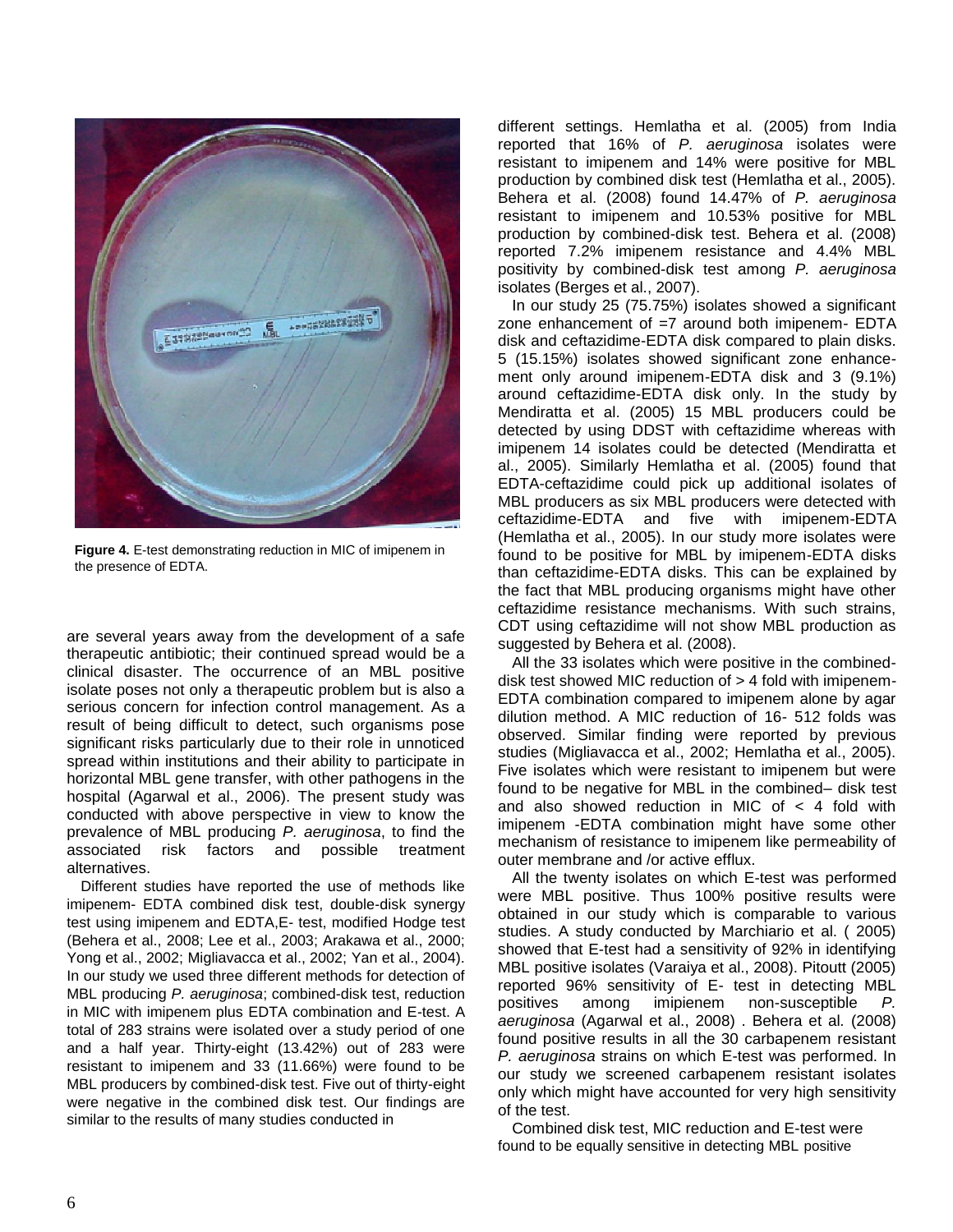**Table 2.** Shows association of risk factotrs with MBL production.

| <b>Risk factor</b>                      | MBL+ve         | <b>MBL-ve</b> | p value |      |               |  |
|-----------------------------------------|----------------|---------------|---------|------|---------------|--|
|                                         | n(33)          | %             | n(250)  | %    |               |  |
| 1. Surgery                              |                |               |         |      |               |  |
| Yes                                     | 14             | 42.4          | 101     | 40.4 | p=0.852 (NS)  |  |
| <b>No</b>                               | 19             | 57.6          | 149     | 59.6 |               |  |
| 2. Malignancy                           |                |               |         |      |               |  |
| Yes                                     | 8              | 24.2          | 42      | 16.8 |               |  |
| No                                      | 25             | 75.8          | 208     | 83.2 | p=0.292 (NS)  |  |
| 3. Antineoplastic therapy               |                |               |         |      |               |  |
| Yes                                     | 5              | 15.2          | 14      | 5.6  |               |  |
| No                                      | 28             | 84.8          | 236     | 94.4 | p=0.039 (Sig) |  |
| 4. Urinary catheterization              |                |               |         |      |               |  |
| Yes                                     | 26             | 78.8          | 138     | 55.2 |               |  |
| <b>No</b>                               | $\overline{7}$ | 21.2          | 112     | 44.8 | p=0.010 (Sig) |  |
| 5. Beta-lactam antibiotic intake        |                |               |         |      |               |  |
| Yes                                     | 31             | 93.9          | 216     | 86.4 |               |  |
| No                                      | $\overline{2}$ | 6.1           | 34      | 13.6 | p=0.222 (NS)  |  |
| 6. Extended spectrum beta lactam intake |                |               |         |      |               |  |
| Yes                                     | 22             | 66.7          | 162     | 64.8 |               |  |
| <b>No</b>                               | 11             | 33.3          | 88      | 35.2 | p=0.833 (NS)  |  |
| 7. Carbapenem intake                    |                |               |         |      |               |  |
| Yes                                     | 4              | 12.12         | 14      | 5.6  |               |  |
| No                                      | 29             | 87.88         | 236     | 84.4 | p=0.149 (NS)  |  |

**Table 3.** Sensitivity pattern of MBL+ve and MBL-ve isolates of *P. aeruginosa.*

|                                          | MBL+Ve       | <b>MBL-Ve</b> |         |       |
|------------------------------------------|--------------|---------------|---------|-------|
| <b>Antibiotic</b>                        | n (33)       | %             | n (250) | %     |
| Amikacin*                                | 3            | 9.1           | 98      | 39.2  |
| Ciprofloxacin*                           | 3            | 9.1           | 157     | 62.8  |
| Ofloxacin*                               | 0            | 0.0           | 73      | 29.2  |
| Ceftazidime*                             | 0            | 0.0           | 80      | 32.0  |
| Ceftazidime + clavulanate*               | 0            | 0.0           | 84      | 33.6  |
| Gentamicin*                              | 0            | 0.0           | 73      | 29.2  |
| Carbenicillin*                           | 0            | 0.0           | 57      | 22.8  |
| Tobramycin*                              | 0            | 0.0           | 51      | 20.4  |
| Imipenem*                                | 0            | 0.0           | 245     | 98.0  |
| Meropenem <sup>*</sup>                   | <sup>0</sup> | 0.0           | 179     | 71.6  |
| Polymixin B                              | 33           | 100.0         | 250     | 100.0 |
| Piperacillin + Tazobactum*               | 6            | 18.2          | 135     | 54.0  |
| Cefoperazone*                            | 0            | 0.0           | 76      | 30.4  |
| Cefoperazone and Sulbactum*<br>*p= <0.05 | 0            | 0.0           | 93      | 37.2  |

isolates. MIC reduction is a cumbersome, laborious method and given the cost constraints of E-test a simple screening test like combined disk test can be performed along with routine susceptibility testing.

In our study the overall prevalence of MBL positives among *P. aeruginosa* was 11.66%. In India prevalence ranging from 8 to 14% has been reported (Zavascki et al., 2006; Varaiya et al., 2008; Hirakata et al., 1998). All the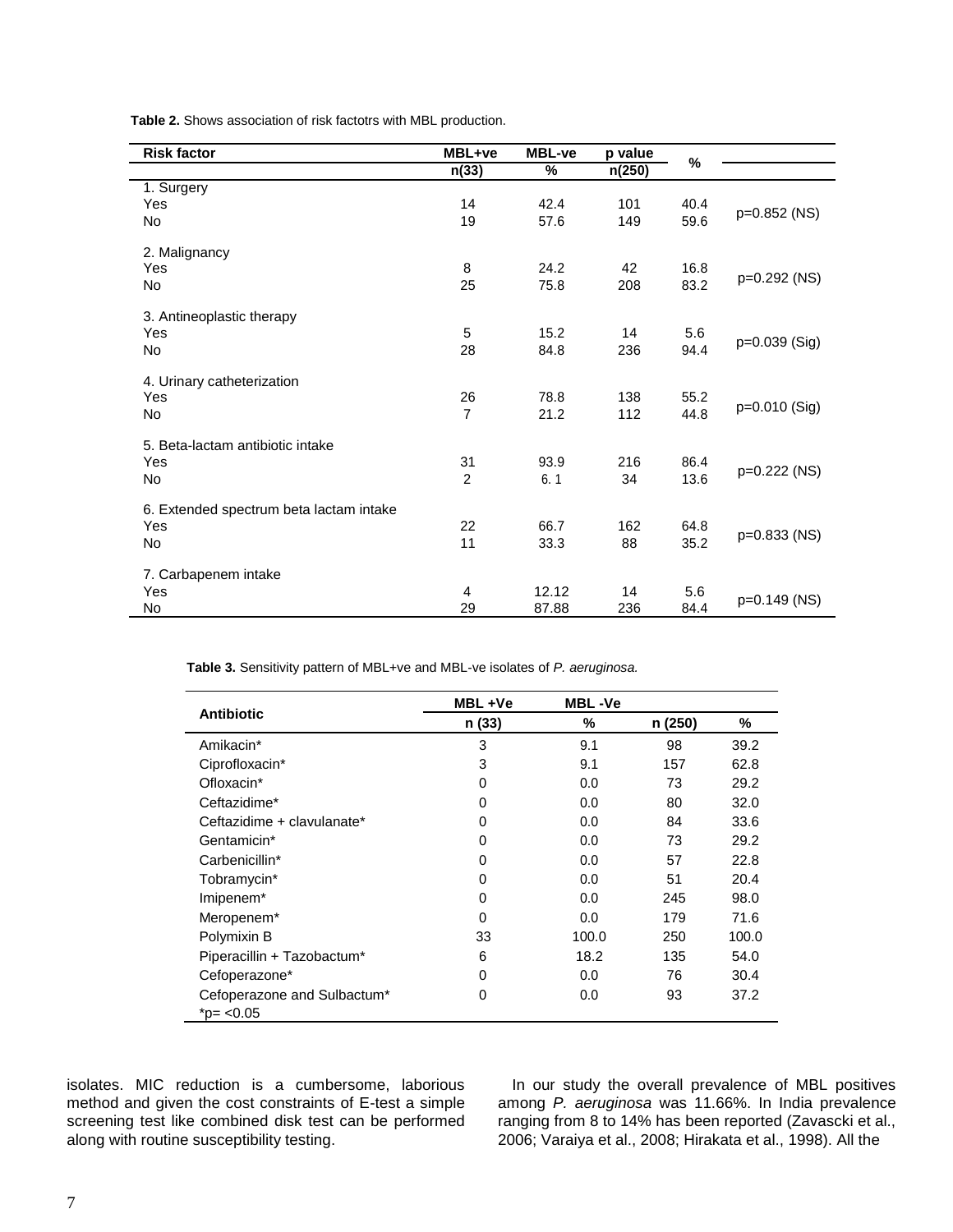33 MBL producing strains were isolated from inpatients thus pointing to the fact that MBLs are largely a problem of hospitalized patients who share numerous risk factors. The major contributions were from ICU 8 (24.2%), plastic surgery 7(21.2%). Zavaski et al. (2006) reported that ICU stay increased the risk for acquisition of MBL producing *P. aeruginosa* (Hirakata et al., 2003) *.* In our study out of 35 *P. aeruginosa* isolate from ICU, 8 (22.8%) were found to be MBL producers and the number of MBL producers from ICU was statistically significant. These findings are consistent with the study by Varaiya et al. (2008) who report 20.8% MBL producers among *P. aeruginosa* isolates in ICU (Yan et al., 2001).

The maximum number of MBL positive isolates were obtained from urine (27.3%) followed by wound swab (24.2%), blood (18.2%), sputum (12.1%). Hirakata et al. (1998) reported in their study that the predominant source of isolation for MBL positive *P. aeruginosa* was urinary tract (40.0%) followed by respiratory tract (18.8%) and abscesses, pus and wounds (15%) (Agarwal et al., 2006). In the present study 27.3% MBL positive isolates were recovered from urine and the association was statistically significant. Most of these patients were having indwelling urinary catheter. This finding is consistent with another study reported by Hirakata et al*.* (2003)

Statistically significant difference was found in the duration of hospitalization in the patients infected with MBL producing and non-producing *P. aeruginosa*. Most of MBL producers were from patients with malignancy receiving chemotherapy, sepsis with multi-organ dysfunction, burn and polytrauma patients who needed prolonged hospitalization. The mean duration of hospitalization in the patients infected with MBL producers was 29.8 days (range 6-46 days) . In the study reported by Varaiya et al. (2008) the mean hospital stay of patients in who MBL producers were isolated was 25 days (range 6-44 days) . Yan et al. (2001) suggested that surgery is a risk factor for acquisition of MBL producers (Landman et al., 2005). In our study 42.4% patients infected with MBL producers had undergone surgery but the association with MBL production was not statistically significant.

In the study reported by Hirakata et al. (1998, 2003) no statistical association of surgery with MBL production was seen (Markou et al., 2003) . Hirakata et al. (1998, 2003) suggested that malignancy is a risk factor for acquisition of MBL producing *P. aeruginosa*. In their study 53.8% MBL producing *P. aeruginosa* were recovered from patients with malignancy (Varaiya et al., 2008). In our study 24.2% cases had malignant disease however the association was not statistically significant. The present study revealed a statistically significant difference in the number of patients infected with MBL producing and non-MBL producing *P. aeruginosa* who had received antineoplastic chemo-therapy. In the current study 78.8% patients infected with MBL producers had H/O urinary

catheterization which was statistically significant compared with non-producers. Hirakata et al. (1998, 2003) reported that the possible risk factors for infection or colonization with MBL producers include long term hospitalization, administration of antineoplastic agents and use of indwelling urinary catheters (Markou et al., 2003). Zavaski et al. (2006) reported that exposure to beta-lactams is a significant risk factor for MBL producing *P. aeruginosa* infections (Hirakata et al., 2003). In our study of 31 out of 33 (93.9%) MBL positive patients had history of prior use of ß- lactams. However the difference from non-producers was not statistically significant. In our study only 4 of 33 patients (12.1%) had taken carbapenems. Our data is consistent with that of Hirakata et al. (1998, 2003) and Yan et al. (2001) which suggest that selective pressure from carbapenems is not always required for isolation of MBL producers (Agarwal et al., 2006, Landman et al., 2005).

In the present study MBL producers showed very high resistance to all antimicrobials except polymyxin B compared to non-producers and the difference was statistically significant (p<0.05). All isolate (100%) of MBL producing *P. aeruginosa* were resistance to gentamicin, ceftazidime, carbenicillin, tobramycin, ceftriaxone, ofloxacin, cefoperazone, cefoperazone plus sulbactum and ceftazidime plus clavulanic acid. Only 9.1% MBL positive isolates were sensitive to amikacin and ciprofloxacin; 18.1% were sensitive to piperacillin/tazobactum. All MBL producing *P. aeruginosa* isolates (100%) were sensitive to polymyxin B. Our findings are very much consistent with many studies reported in literature (Marchiaro et al., 2005; Navaneeth et al., 2002; Varaiya et al., 2008; Agarwal et al.,2006).

The unique problem with MBLs is their unrivalled broad spectrum resistance profile. In addition, in many cases the MBL genes may be located on plasmids with genes encoding other antibiotic resistance determinants. These MBL positive strains are usually resistant to ß-lactams, aminoglycosides and fluoroquinolones. However, they usually remain susceptible to polymyxins (Walsh et al., 2005). All the isolates in our study were sensitive to polymyxin B. In absence of therapeutic MBL inhibitors, polymyxins have shown to be effective in the treatment of MDR *P. aeruginosa* infections. It has been claimed that polymyxins are not as toxic as previously thought (Markou et al., 2003). However, they should not be used in monotherapy. A combination therapy must be preferred. An aminoglycoside or a fluoroquinolone molecule that may have retained some activity against the isolate may be chosen substantiated by rapid determination of its MIC levels for the isolate. In addition rifampin may be an interesting agent for treating multidrug resistant *P. aeruginosa* infections (Walsh et al., 2005)*.* In the present scenario use of polymyxin B should be judicious as strains with reduced susceptibility have emerged (Landman et al., 2005). In the absence of novel agents the spread of MBL producers may lead to